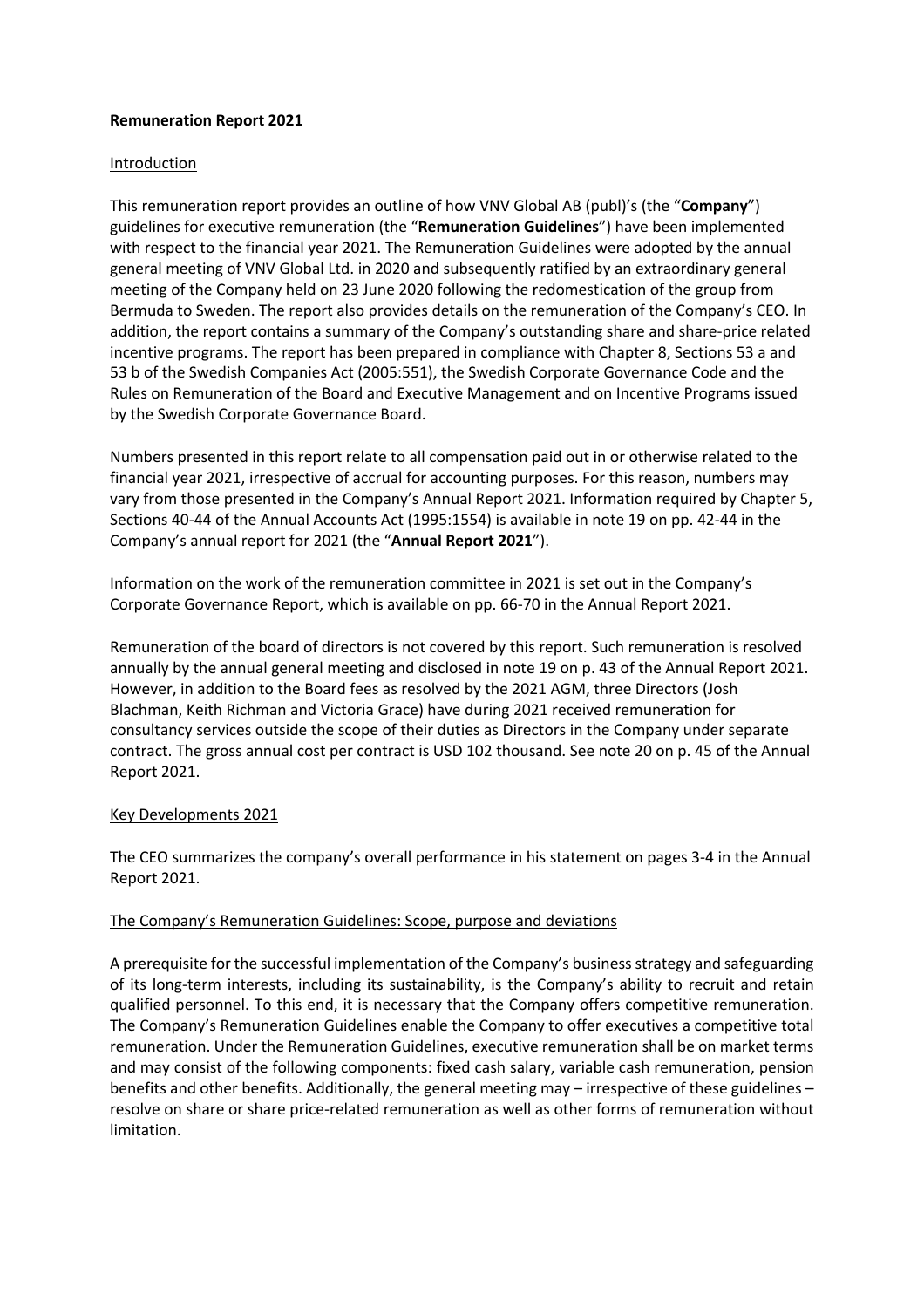The variable cash remuneration shall be linked to financial or non- financial criteria. They may be individualized, quantitative or qualitative objectives. The criteria shall be designed to contribute to the Company's business strategy and long-term interests, including its sustainability, by for example being clearly linked to the business strategy or promote the executive's long-term development. The Remuneration Guidelines can be found on the Company's website https://vnv.global/investorrelations/general-meetings/.

During 2021, the Company has complied with the Remuneration Guidelines. No deviations from the Remuneration Guidelines have been decided and no derogations from the procedure for implementation of the Remuneration Guidelines have been made. No remuneration has been reclaimed. The auditor's report regarding the Company's compliance with the Remuneration Guidelines is available on https://vnv.global/investor-relations/general-meetings/.

In addition to remuneration covered by the Remuneration Guidelines, the Company has implemented a number of long-term share-related incentive plans, as resolved on by successive annual general meetings of VNV Global Ltd. and, following the redomestication of the group from Bermuda to Sweden, general meetings of the Company.

### *Table 1.1 – Total remuneration of the CEO in 2021 (USD thousands)*

|                                       | <b>Fixed remuneration</b> |                                                                                                                                                                                                                                                                  | Variable remuneration  |                           |                        |                       |                                                                                                                                                                                                                       |  |
|---------------------------------------|---------------------------|------------------------------------------------------------------------------------------------------------------------------------------------------------------------------------------------------------------------------------------------------------------|------------------------|---------------------------|------------------------|-----------------------|-----------------------------------------------------------------------------------------------------------------------------------------------------------------------------------------------------------------------|--|
| Name of<br>Director/CEO<br>(Position) | Base<br>Salary*           | <b>Other Benefits</b>                                                                                                                                                                                                                                            | One-year<br>variable** | Multi-vear<br>variable*** | Pension<br>Expense**** | Total<br>Remuneration | <b>Proportion of fixed</b><br>and variable<br>remuneration*****                                                                                                                                                       |  |
| Per Brilioth<br>(CEO)                 | 476                       | 11                                                                                                                                                                                                                                                               | 791                    | 4.988                     | 104                    | 6.370                 | 9/100                                                                                                                                                                                                                 |  |
| Total                                 | 476                       | 11                                                                                                                                                                                                                                                               | 791                    | 4.988                     | 104                    | 6.370                 | 9/100                                                                                                                                                                                                                 |  |
| * Includes statutory holiday pay.     |                           | ** Variable remuneration for 2021 of USD 320 thousand was allocated and paid out in March 2022. In addition, the variable remuneration for 2020 of USD 471 thousand was paid out in 2021.<br>Performance Shares issued under LTIP 2018 (USD 4.717 USD thousand). |                        |                           |                        |                       | *** The full amount is attributable to the subsidized subscription price payable by the incentive program participants for the incentive shares under LTIP 2021 (USD 271 thousand) and in-kind taxable income for the |  |

\*\*\*\* The managing director has a defined contribution pension plan, according to the Group's pension policy which is based on Swedish ITP-standards. The Group has no further obligations once the contributions have been paid. The contributions are recognized as employee benefit pension expense in profit or loss when they are due. The pension is not tied to the managing director's employment and is based on the managing director's base

salary. \*\*\*\*\* Pension expense, which in its entirety relates to Base salary and is premium defined, has been counted entirely as fixed remuneration.

### *Table 1.2 – Total remuneration of the CEO in 2020 (USD thousands)*

|                                       | <b>Fixed remuneration</b> |                          | Variable remuneration  |                           |                          |                               |                       |                                                                 |
|---------------------------------------|---------------------------|--------------------------|------------------------|---------------------------|--------------------------|-------------------------------|-----------------------|-----------------------------------------------------------------|
| Name of<br>Director/CEO<br>(Position) | Base<br>Salary*           | Other<br><b>Benefits</b> | One-vear<br>variable** | Multi-vear<br>variable*** | Extraordinary<br>Items   | <b>Pension</b><br>Expense**** | Total<br>Remuneration | <b>Proportion of fixed</b><br>and variable<br>remuneration***** |
| Per Brilioth (CEO)                    | 444                       | -                        | 444                    | 1.248                     | -                        | 111                           | 2.247                 | 20/80                                                           |
| <b>Total</b>                          | 444                       | $\overline{\phantom{a}}$ | 444                    | 1.248                     | $\overline{\phantom{0}}$ | 111                           | 2.247                 | 20/80                                                           |

\* Includes statutory holiday pay. \*\* Variable remuneration was allocated and paid out in March 2021.

\*\* The full amount is attributable to the subsidized subscription price  $\mu$  price payable by the incentive program participants for the incentive shares under LTIP 2020 (USD 204 thousand) and in-kind taxable income for th

Performance Shares issued under LTIP 2017 (USD 1,044 USD thousand).<br>\*\*\*\* The managing director has a defined contribution pension policy which is based on Swedish ITP-standards. The Group has no further obligations once th

salary. \*\*\*\*\* Pension expense, which in its entirety relates to Base salary and is premium defined, has been counted entirely as fixed remuneration.

#### Share-based remuneration

During 2021, there were a total of three incentive programs outstanding in the Company (implemented in the Company following resolutions by VNV Global Ltd. and due to the redomestication of the group from Bermuda to Sweden). The main features and status of these programs during 2021 are set out below. For further details, see Note 19 of the Company's Annual Report 2021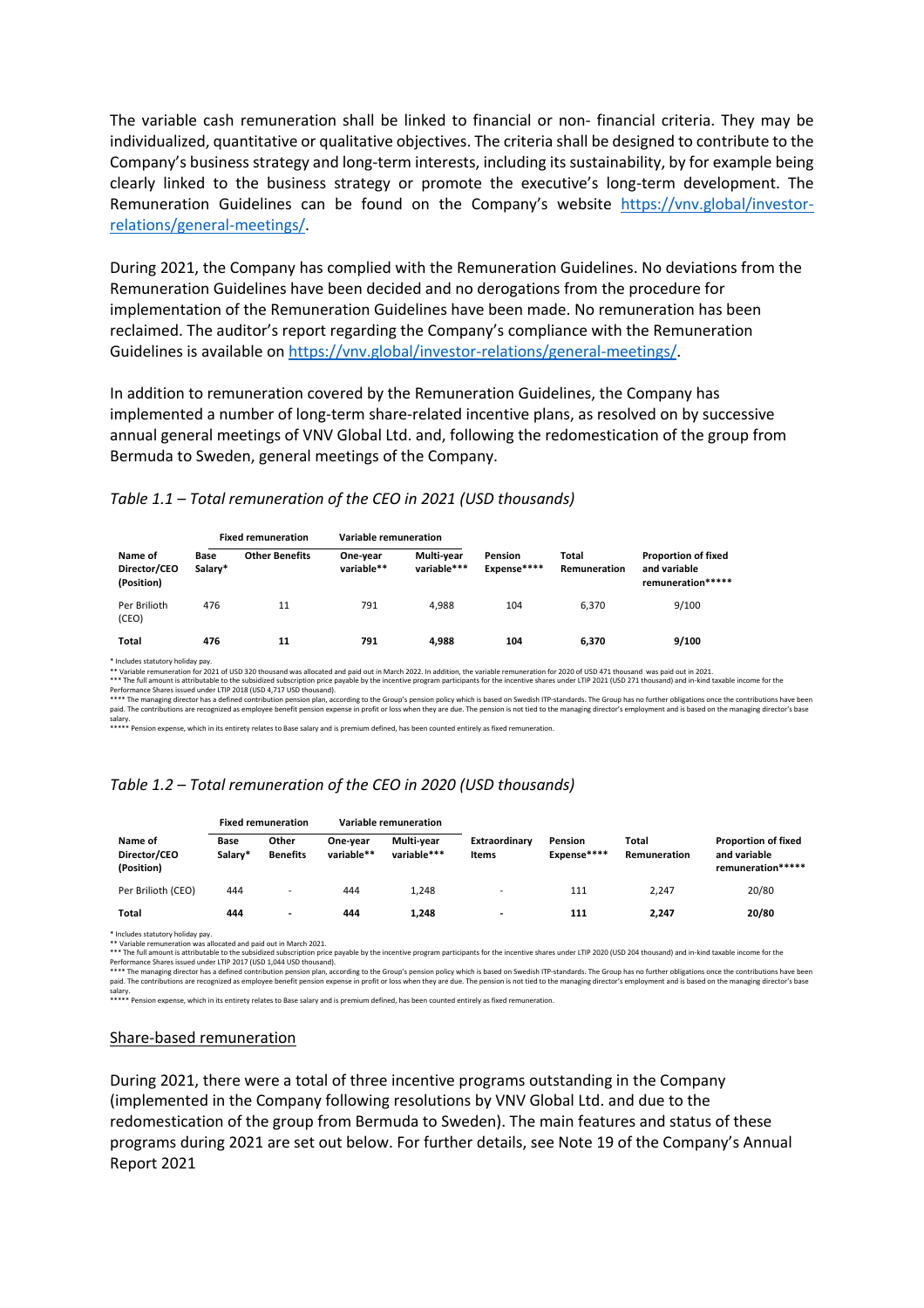- LTIP 2018, adopted at the Annual General Meeting in VNV Global Ltd. held on May 16, 2018, invited participants to purchase a certain number of shares in the Company, designated as Savings Shares, and to hold them for the duration of the program, which ran for three years. Subject to certain performance criteria determined by the Board of Directors, i.e., average NAV per share development over the term of the program adjusted for market conditions, the participant is then issued up to 10 common shares, called Performance Shares, for each Savings Share still held at maturity of the program. During 2021, a total of 749,700 Performance Shares were issued to participants in LTIP 2018, of which 367,500 to the CEO. The cash value of an additional 25,489 shares were distributed to participants by way of adjustment for the rights issue of July 2020, of which 12,495 to the CEO,
- **LTIP 2019** and **LTIP 2020** were adopted at a Special General Meeting in VNV Global Ltd. held on August 22, 2019 and at the 2020 AGM in VNV Global Ltd. held on May 12, 2020, respectively. **LTIP 2021** was adopted at the Annual General Meeting in the Company held on May 4, 2021. Participants in LTIP 2019, LTIP 2020 and LTIP 2021 are invited to purchase a number of common shares in the Company, designated as Savings Shares. For each purchased Savings Share, participants are entitled to subscribe for one share of a new class of redeemable common shares (incentive shares of Series C 2019, C 2020 and C 2021, respectively) in the Company. Depending on the performance of both the Company's NAV per share and of the VNV share price (no relative weighting, conditional upon each other) over the five-year measurement period (January 1, 2019 through December 31, 2023; January 1, 2020 through December 31, 2024; and January 1, 2021 through December 31, 2025, respectively), the incentive shares will be either redeemed by the Company for a nominal amount or reclassified as ordinary common shares. To facilitate participation in LTIP 2019 and LTIP 2020 (but not LTIP 2021) the Company subsidized the subscription price payable by participants for the incentive shares. LTIP 2019 matures in 2024, LTIP 2020 matures in 2025, and LTIP 2021 matures in 2026.

|                 |                            |                |                                | Information regarding the reported financial year                        |                                          |                                                          |                          |                                                        |                                               |  |
|-----------------|----------------------------|----------------|--------------------------------|--------------------------------------------------------------------------|------------------------------------------|----------------------------------------------------------|--------------------------|--------------------------------------------------------|-----------------------------------------------|--|
|                 |                            |                |                                | <b>Opening balance</b>                                                   |                                          | During the year                                          |                          | <b>Closing balance</b>                                 |                                               |  |
| Name of<br>Plan | Per-<br>formance<br>Period | Award<br>Date  | <b>Vesting</b><br>Date         | Share awards<br>(potential max<br>out-come) held at<br>beginning of year | Awarded<br>(potential<br>max<br>outcome) | Vested<br>(outcome of<br>perfor-<br>mance<br>conditions) | Lapsed/<br>forfeited     | Share awards<br>subject to<br>performance<br>condition | Awarded<br>and<br>unvested<br>at year-<br>end |  |
| LTIP<br>2018    | Jan 2018-<br>Dec 2020      | 16 May<br>2018 | Date of<br>Release of<br>Q1'21 | 379,995                                                                  |                                          | 379,995*                                                 |                          |                                                        | $\overline{\phantom{a}}$                      |  |
| LTIP<br>2019    | Jan 2019-<br>Dec 2023      | 23 Aug<br>2019 | Date of<br>Release of<br>Q1'24 | 940,940                                                                  |                                          |                                                          |                          | 940,940                                                | 940,940                                       |  |
| LTIP<br>2020    | Jan 2020-<br>Dec 2024      | 10 Jun<br>2020 | Date of<br>Release of<br>Q1'25 | 235,235                                                                  | $\overline{a}$                           |                                                          | $\overline{\phantom{a}}$ | 235,235                                                | 235,235                                       |  |
| LTIP<br>2021    | Jan 2021-<br>Dec 2025      | 4 May<br>2021  | Date of<br>Release of<br>Q1'26 |                                                                          | 262,500**                                | $\overline{\phantom{a}}$                                 | <b>TOTAL</b>             | 262,500<br>1,438,675                                   | 262,500<br>1,438,675                          |  |
|                 |                            |                |                                | The main conditions of the share award plans                             |                                          |                                                          |                          |                                                        |                                               |  |

# *Table 2 – Share award plans (CEO)*

\* Market value at receipt: SEK 105.00 per share for a total value of SEK 39,9 million (USD 4.72 million). \*\* Market value at date of grant: SEK 7.27 per share for a total value of SEK 1,908 thousand.

The value of share awards under LTIP 2018 is calculated on the basis of the market price of the Company's share on the grant date and prevailing market conditions. The value of Performance Shares distributed under LTIP 2018 was deemed to be the closing price immediately preceding distribution to participants, or SEK 105.